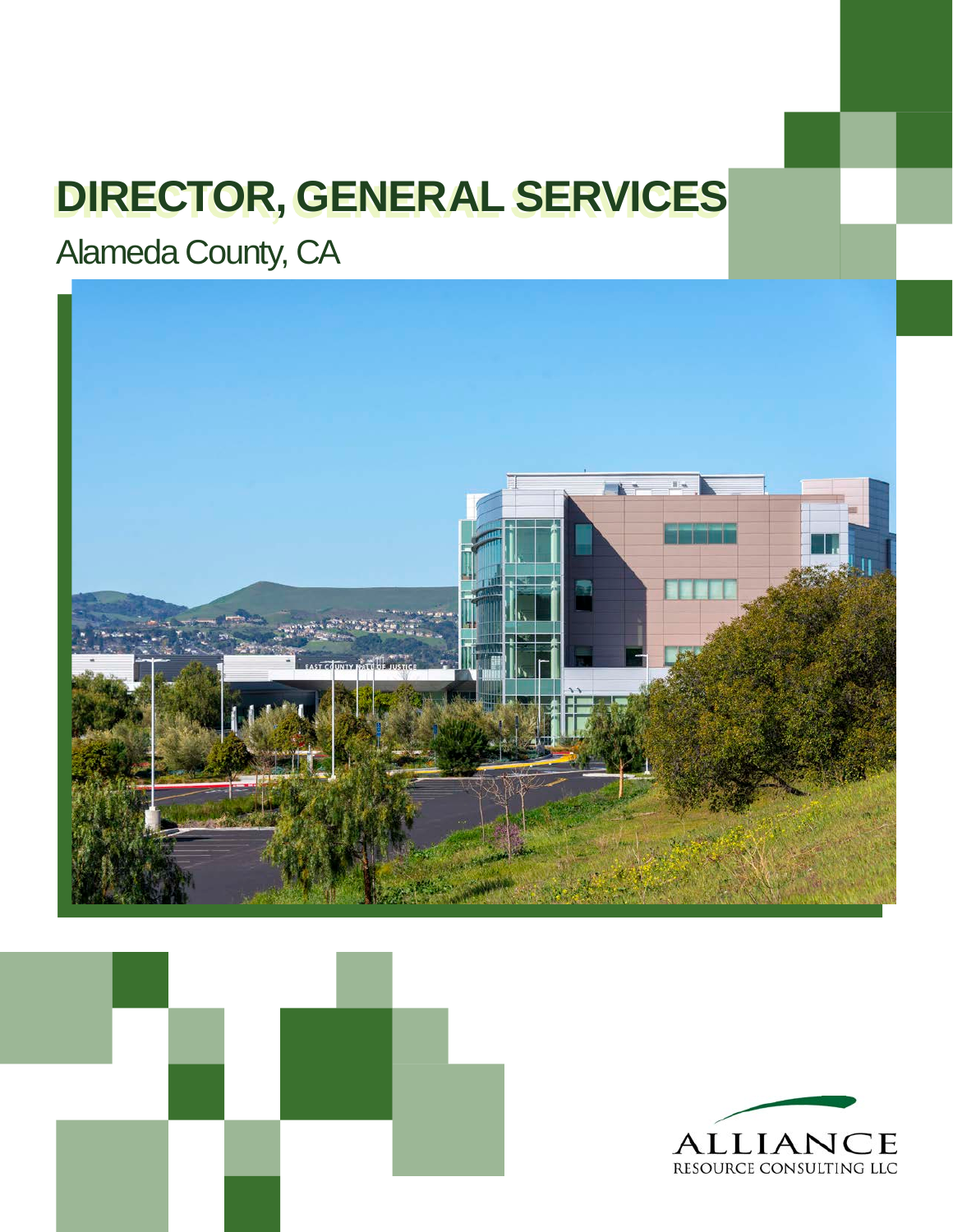### **ALLIANCE** RESOURCE CONSULTING LLC



## **THE COMMUNITY**

Alameda County is the geographic center of the San Francisco Bay Area, located on the east side of the Bay across from the San Francisco Peninsula. Commonly referred to as the "East Bay," the region has been the fastest growing in the San Francisco Bay Area for more than two decades. The East Bay is popular because of its desirable location, incredible diversity, ideal climate, broad economic base, welcoming communities, and business opportunities. The County itself is one of the most culturally diverse regions in the country.

Alameda County offers a variety of popular destinations including theatre, world-class symphony performances, dining, and many top-rated accommodations. The County is also home to many popular attractions including, The Oakland Museum, Chabot Space and Science Center, the Oakland Athletics, and Livermore and the Tri-Valley Wine Country. In addition, there are numerous parks, trails, and championship golf courses to enjoy. The University of California, Berkeley and California State University, East Bay are just two of the distinguished academic institutions serving Northern California. Urban transportation options are extremely accessible including the Oakland International Airport, the Bay Area Rapid Transit (BART) system, and the San Francisco Bay ferry system.

## **THE COUNTY**

Established in 1853, Alameda County has a population approaching 1.6 million residents making it the second largest county in the Bay Area and the seventh largest in the State. The County encompasses 14 cities including Alameda, Albany, Berkeley, Dublin, Emeryville, Fremont, Hayward, Livermore, Newark, Oakland, Piedmont, Pleasanton, San Leandro, and Union City as well as 6 unincorporated communities and rural areas that span a total of 738 square miles.

Alameda County employs approximately 9,000 employees working in 21 different agencies and departments and has an annual budget of over \$3 billion. As a major urban County, Alameda delivers a full spectrum of services, including general government and internal services, health care, social services, public works, criminal justice, and other public safety services for its community.

The County's mission is to enrich the lives of its residents through visionary policies and accessible, responsive, and effective services. Its vision is to be recognized as one of the best counties in which to live, work, and do business.

For more information, visit <https://www.acgov.org>.

## **THE DEPARTMENT**

The General Services Agency (GSA) provides Alameda County with quality and innovative logistical support. The major service areas are:

- **Parking Division** The Parking Division operates and manages the County's Clean Commute Program and Parking facilities, which includes the expansion of bike parking facilities, and shuttle bus routes in Hayward, Oakland, and San Leandro.
- *• Building Maintenance Department*  The Building Maintenance Department provides full maintenance, landscaping, and janitorial services for the County's 5.6 million square feet of owned buildings.
- *• Motor Vehicle/Messenger Services*  Logistics Services offers delivery options and support to employees through the interdepartmental mail delivery, and Property Salvage program. The Motor Vehicle division works with County departments and agencies to identify vehicle options to meet operational and environmental goals and procures, maintains, and disposes of County vehicles.
- *• Sustainability*  This office oversees implementation and reporting for the County's Climate Action Plan for Government Services and Organizations. The objectives of the Plan are to increase energy efficiency, reduce fossil fuel use and greenhouse gas emissions, and implement cleaner technologies while reducing operating costs and encouraging efficient service delivery.
- *• Facilities Capital Planning*  This unit collaborates with short-term and long range planning and utilization of the County's 6.3 million square feet of occupancy in over 150 buildings, real estate assets, and facility leases. The unit's specific responsibilities include management of real estate master planning, facilities conditions assessments, facility leases, land use agreements, property licenses, master space planning, and furniture installations.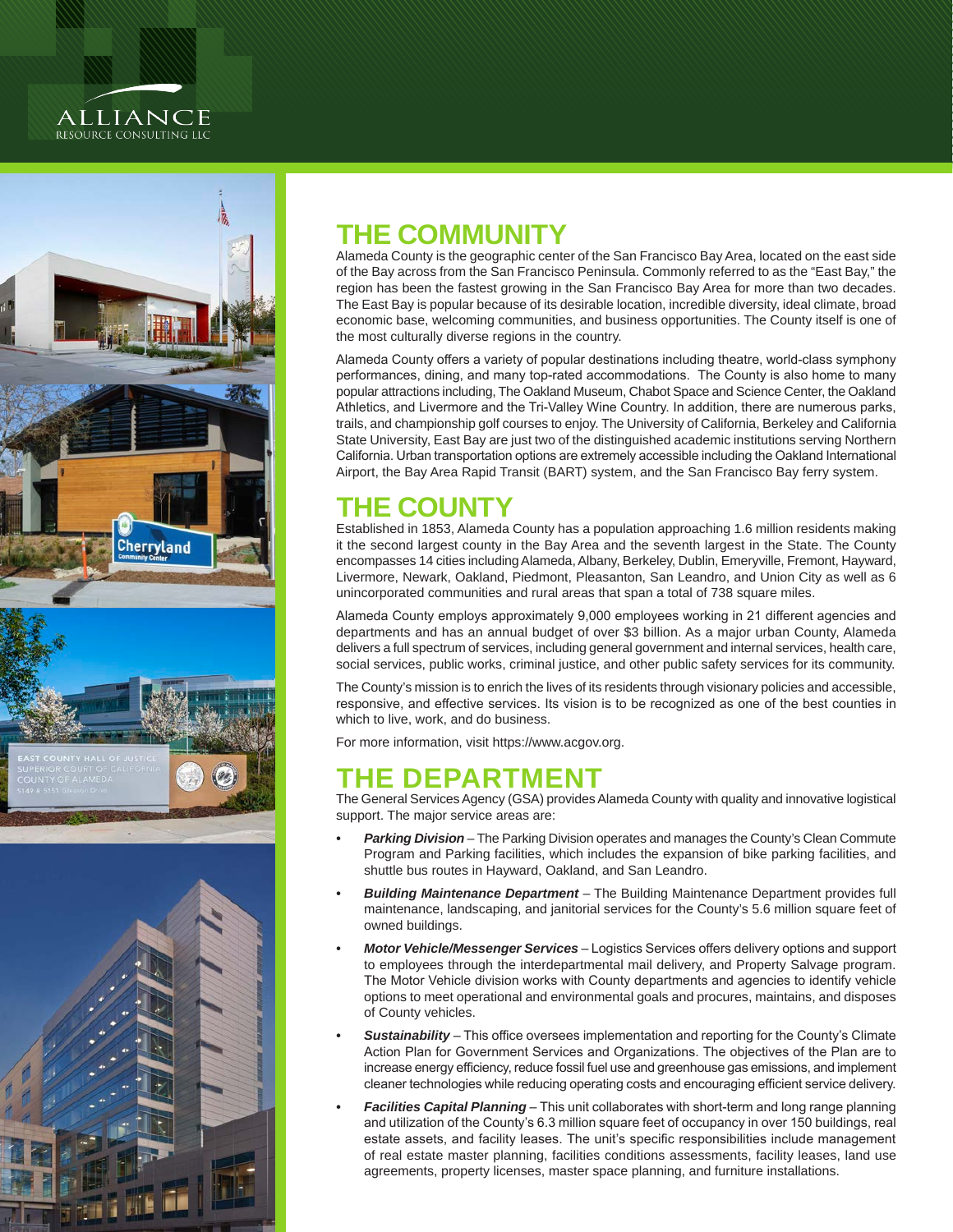## **DIRECTOR, GENERAL SERVICES**

Alameda County, CA

- *• Procurement*  The Procurement Division administers policies, procedures, and guidelines for the countywide procurement of goods and services. Responsibilities include ensuring purchasing is done in compliance with federal and State laws and Board policies. The Division also provides leadership in planning, developing, and evaluating policies, systems, initiatives, and objectives to improve remote accessibility and participation for the small, local vendor community and disadvantaged workforce. This work includes oversight of the County's Project Stabilization Community Benefits Agreement, Contractor Bonding Assistance Program, and compliance with the Enhanced Construction and Outreach Program.
- *• Capital Programs*  The Capital Programs Department provides professional program, project, and management services to all County agencies. Responsibilities include: project budget estimating, feasibility studies, capital project design, and construction management; managing the County's utility budget and related energy and water projects; and providing hazardous materials management and environmental compliance services.

GSA is supported by over 400 employees.

## **THE IDEAL CANDIDATE**

Alameda County is a highly respected organization known for its innovative achievements, and strong fiscal stewardship. The County seeks a seasoned and confident leader with a track record of providing outstanding customer service to be its next GSA Director. The GSA Director reports to the County Administrator and plans, organizes, coordinates and directs central management programs such as Purchasing and Procurement Policies and internal service operations of the General Services Agency. The Director provides centralized internal service functions for all County departments and represents County interests before legislative bodies and committees on all internal service functions.

The ideal candidate will be an inclusive manager with outstanding communication skills who engages and seeks feedback from customers and stakeholders. This person will also foster a culture of respect, teamwork and collaboration.

The next GSA Director will embrace the opportunity to make positive contributions to the community he/she/they serve by focusing on the top priorities:

- Be proactive and strategic in recruiting and retaining top talent for the workforce.
- Review and revise policies, procedures and processes to ensure effective service delivery.
- Introduce best practices in the areas of emergency preparedness, infrastructure maintenance and optimization and IT improvements.
- Develop and implement key strategies that address the needs of a workforce in a post-COVID-19 workplace environment.
- Promote a diverse and inclusive workplace culture that attracts and retains top talent.

In addition, the GSA Director will:

- Plan, organize, coordinate and direct the programs and operations of the General Services Agency, which includes the following services: Building Maintenance, Communications, Transportation Services, Office of Acquisition Policy, Portfolio Management, Purchasing, Real Estate, Technical Services, and Administration.
- Develop Agency policies, procedures, programs, services, budget and functional assignments.
- Consult with County and Agency department heads on a regular basis concerning Agency matters including programs, services, budget and organization.
- Attend sessions of the Board of Supervisors, to present and justify agency proposals requiring Board action; confer with the County Administrator or staff concerning budgetary and organizational programs and services; direct negotiations with the County Administrator's Office.
- Establish and maintain cooperative relationships with other County Departments, private organizations and individuals concerned with the various service functions of the Agency; serve on Agency committees and boards.
- Keep informed of current trends and new developments with regard to intergovernmental centralized services; and participate in professional job-related organizations.

The selected candidate will be progressive, strategic and results driven. Nationwide candidates are encouraged to apply.

### **Minimum Qualifications:**

The equivalent of nine years of full-time experience (three years of which must have been in a supervisory/managerial capacity) planning or coordinating large-scale and diversified Public services in one of the following areas: Building Maintenance, Communications, Motor Vehicles, Transportation, Sustainability, Technical Services, or Purchasing. Possession of a Bachelor's Degree from an accredited college or university may be substituted for four years of the non-supervisory experience. A post-graduate degree in Public or Business Administration is desirable. OR:

- Current Alameda County classified service status as the Assistant Director, GSA or as a Deputy Director in the General Services Agency; OR
- Current Alameda County classified service status as an Agency or Department Head or as an Assistant Agency or Departmental Head.
- Any combination of training, education and experience that is equivalent to one of the patterns listed above and will provide the required knowledge and abilities.

License: Possession of a valid California Motor Vehicle Operator's license.

NOTE: The Civil Service Commission may modify the above Minimum Qualification in the announcement of an examination.